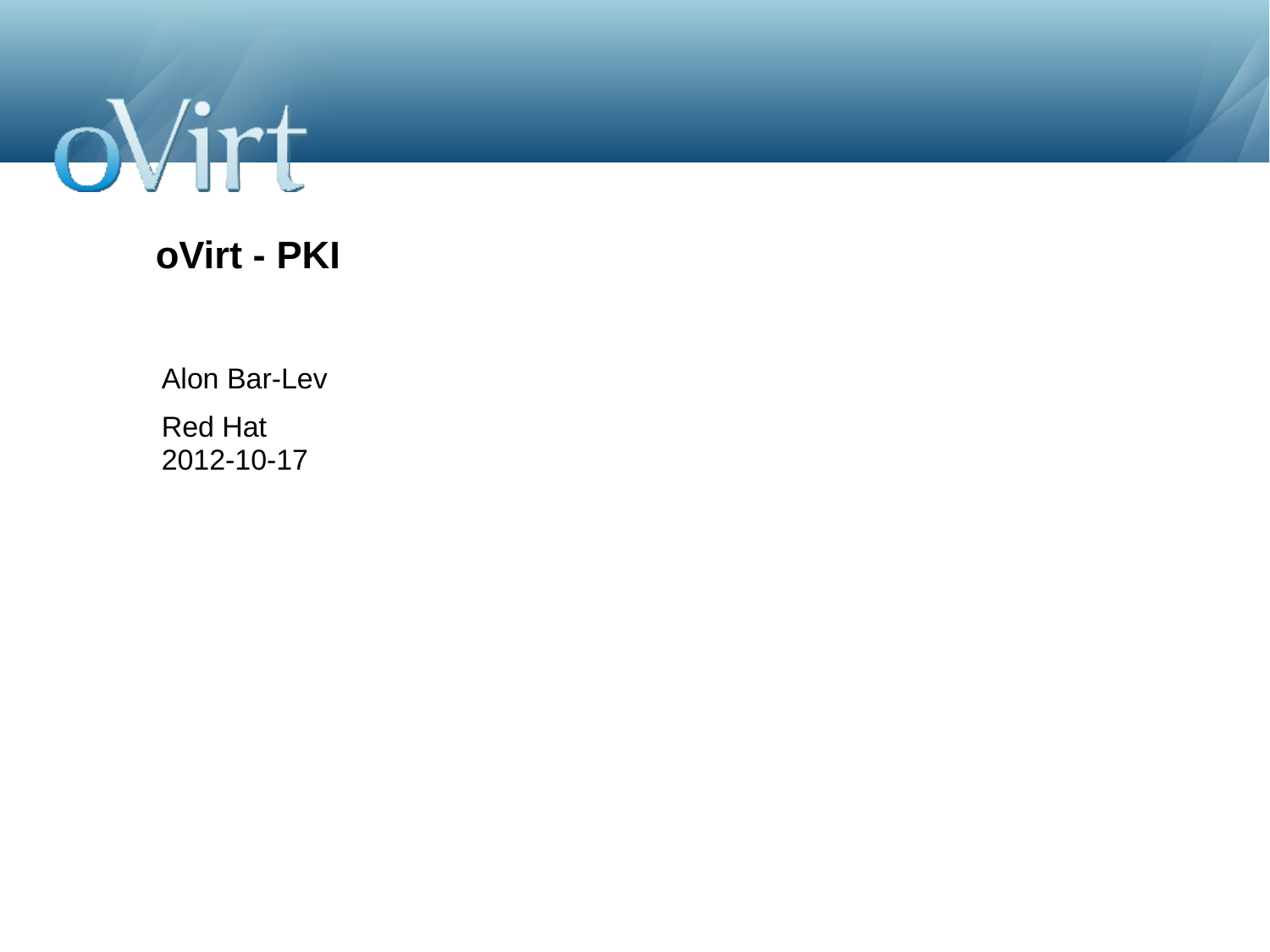# **Ovirt PKI**



- Back-end purposes
	- Application Server TLS/SSL (Server identification)
	- VDSM authentication (Client authentication)
	- SSH authentication (PK) (Client authentication)
- Host purposes
	- VDSM TLS/SSL (Server identification)
- Trust Anchor
	- $\cdot$  Internal CA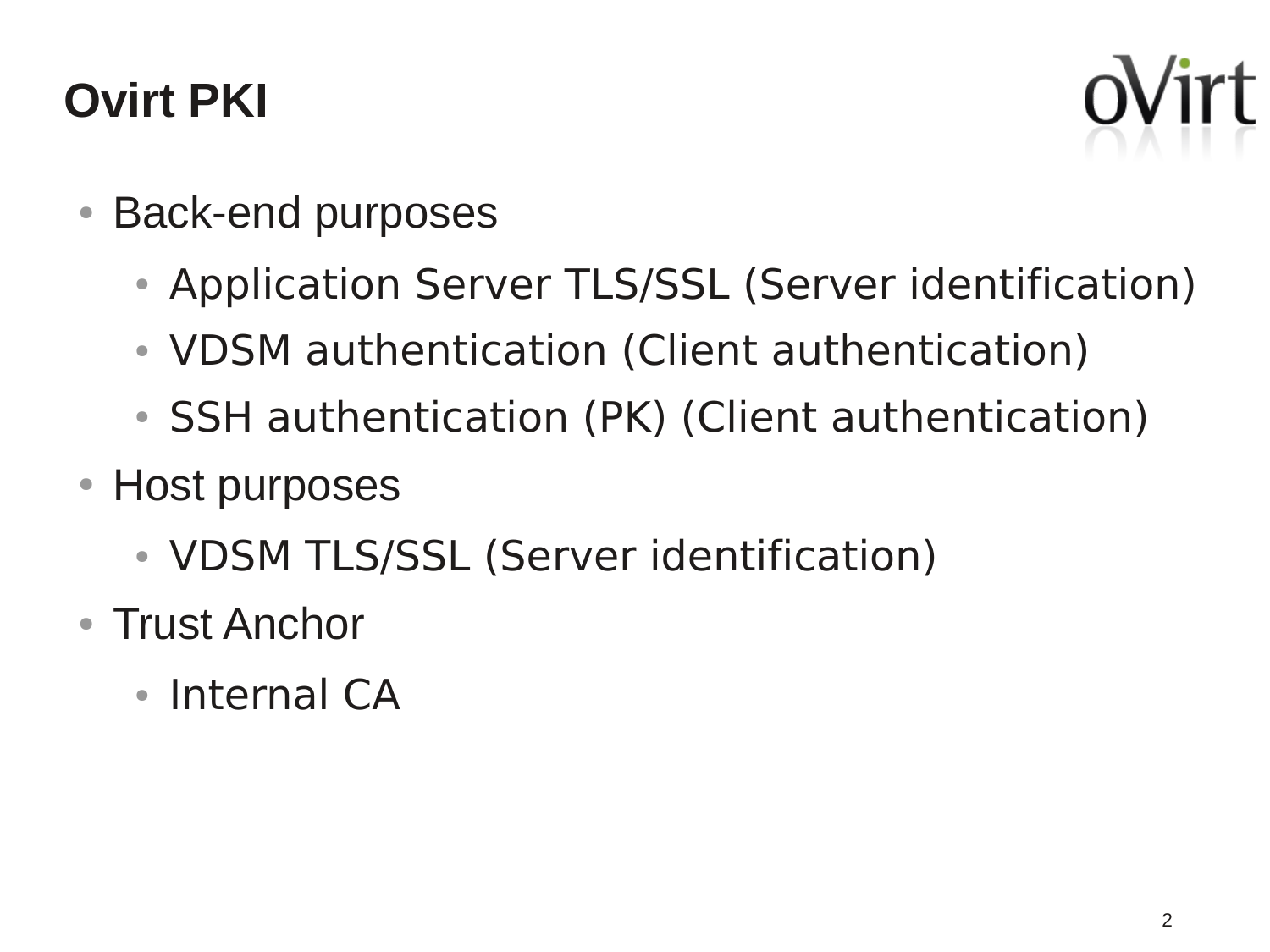## **PKI Artifacts - Back-end**

- /etc/pki/ovirt-engine/
	- $\bullet$  ca.pem Trust anchor
	- private
		- ca.pem  $-$  CA private key
	- keys
		- engine id  $rsa K1$  to be used for ssh authentication
		- engine.ssh.key.txt public( $K1$ )
	- certs
		- $\bullet$  ca.der Trust anchor
		- engine. [cd]er certificate $(K1)$
		- $*$  \*.pem issued certificates
	- truststore Java trust anchor
	- .keystore Java material: certificate $(K1)$ , K1
	- database.txt, serial.txt Standard OpenSSL CA
- Http
	- http://<server>/ca.crt
	- http://<server>/engine.ssh.key.txt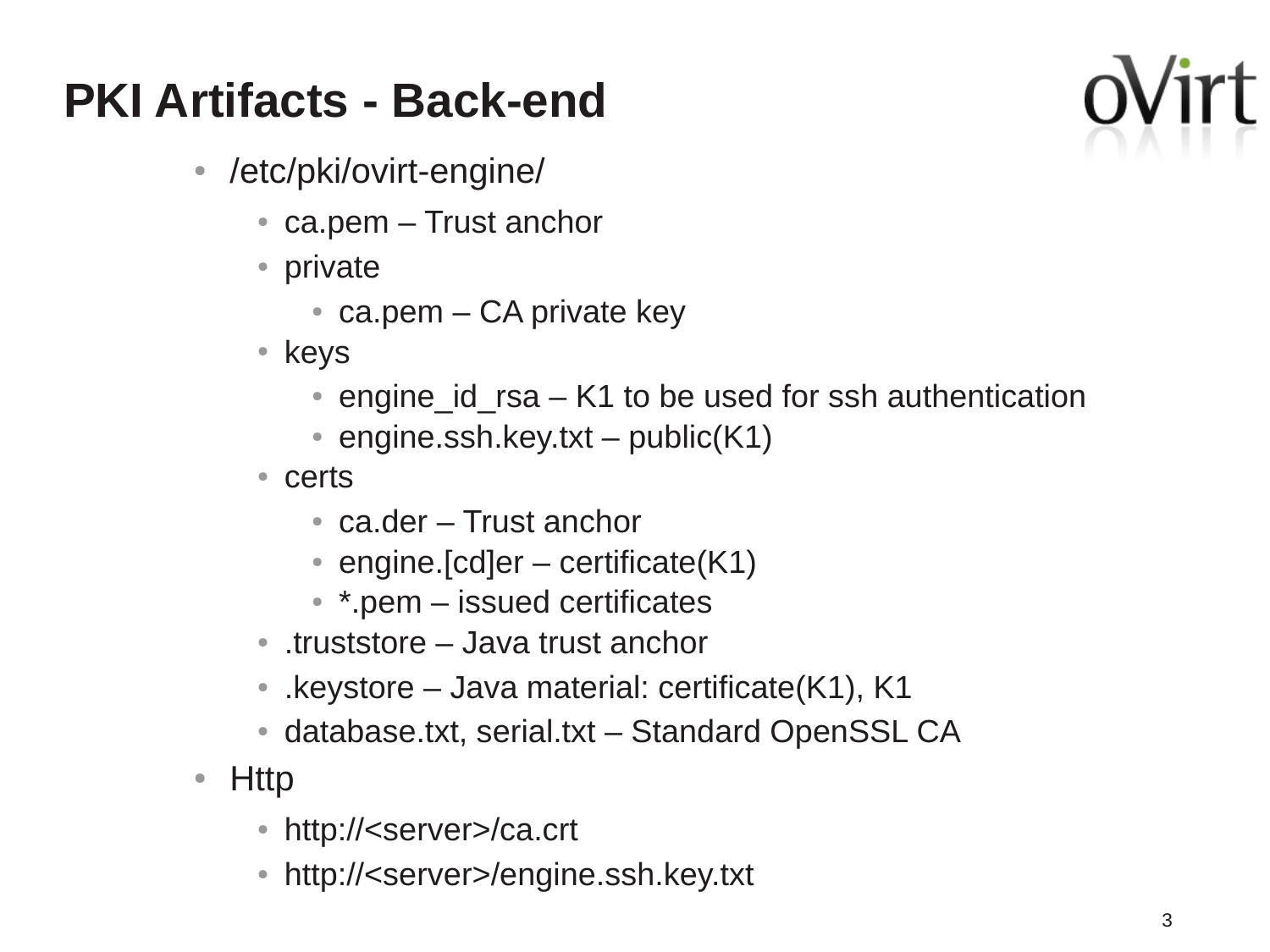# **PKI Artifacts - Host**

- /etc/pki
	- vdsm
		- keys for VDSM and libvirtd
			- $\bullet$  vdsmkey.pem  $-$  K2
		- $\bullet$  certs for VDSM and libvirtd
			- cacert.pem Trust Anchor
			- vdsmcert.pem certificate $(K2)$
		- libvirt-spice for spice TLS/SSL
			- ca-cert.pem -> ../certs/cacert.pem
			- server-cert.pem -> ../certs/vdsmcert.pem
			- server-key.pem -> ../keys/vdsmkey.pem
	- $\bullet$  libvirt for libvirt
		- clientcert.pem -> ../vdsm/certs/vdsmcert.pem
		- private/clientkey.pem -> ../../vdsm/keys/vdsmkey.pem
	- $CA$  for libvirt
		- cacert.pem -> ../vdsm/certs/cacert.pem
- /root/.ssh

4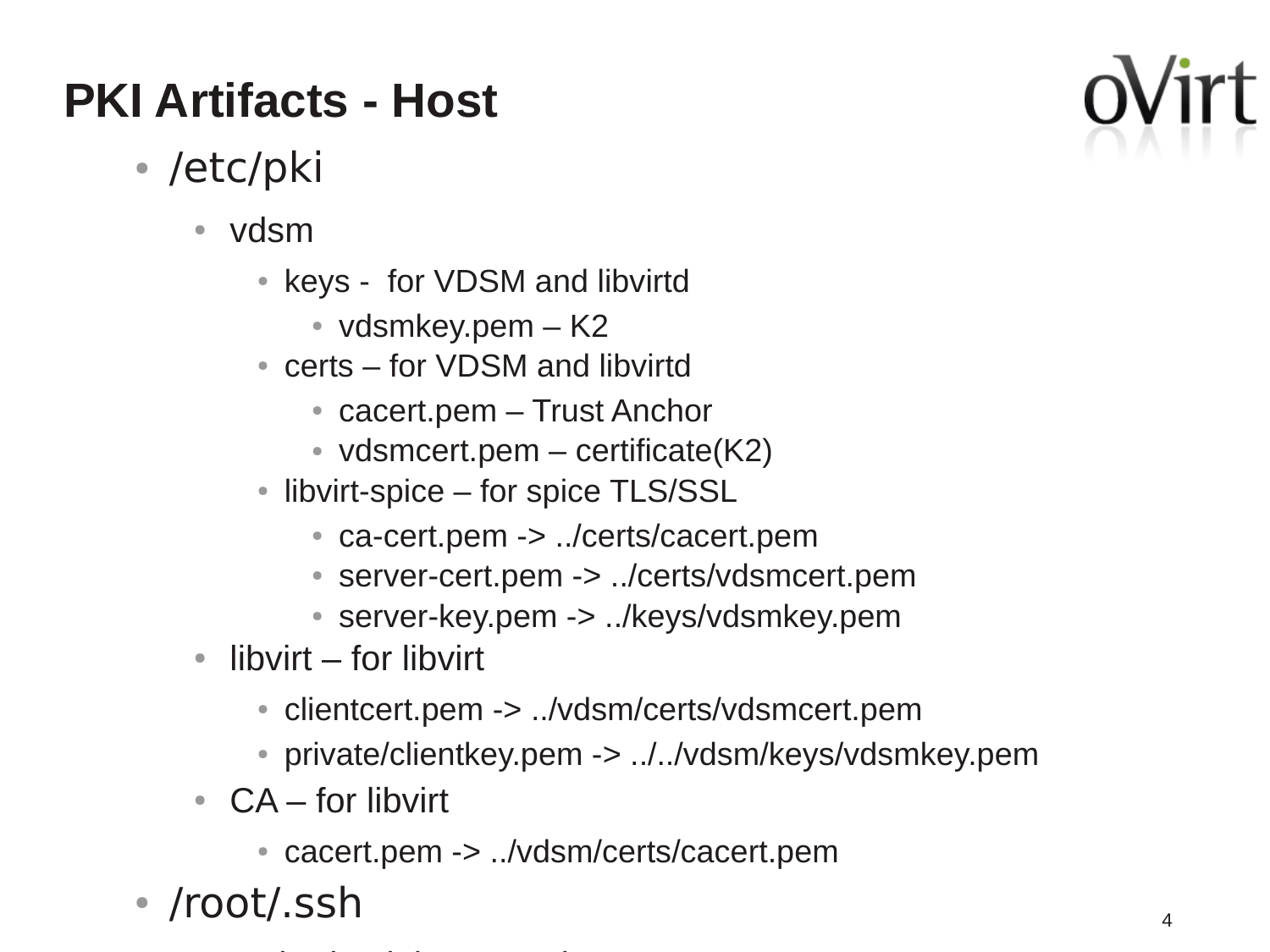## **PKI Sequences**

- Installation
	- Create CA
	- Generate engine key
	- Extract SSH key out of engine key
	- Setup Apache/JBoss with engine key
	- Logs are in installation logs
- Enrollment
	- Sign certificate requests of VDSM.
	- Logs are in engine logs.

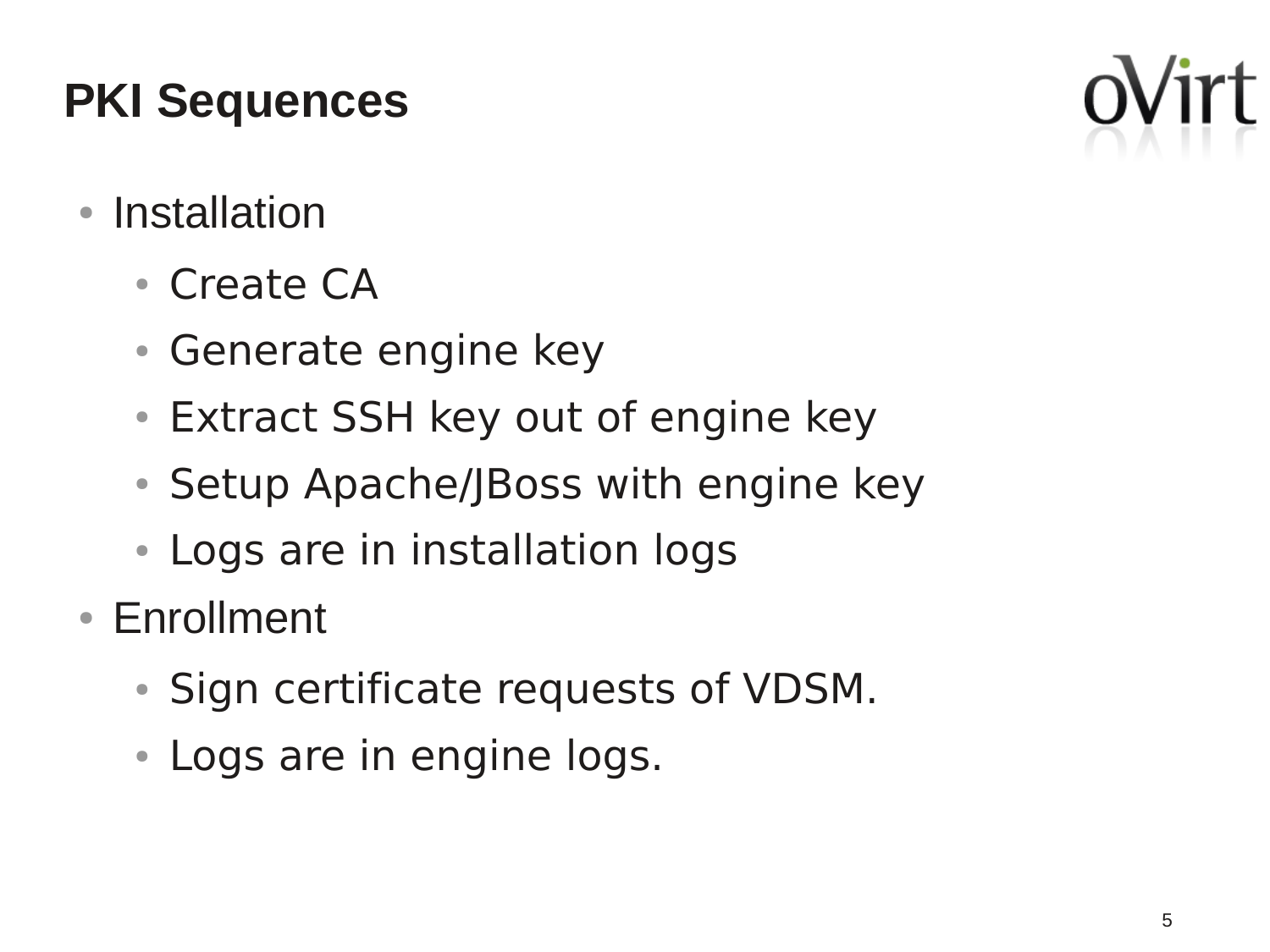# **CA Certificate**

 Serial Number: 1 (0x1) Issuer: C=US, O=tlv.redhat.com, CN=CA-dhcp-1-191.tlv.redhat.com.69783 **Validity**  Not Before: Oct 9 17:45:15 2012 Not After : Oct 8 17:45:16 2022 GMT Subject: C=US, O=tlv.redhat.com, CN=CA-dhcp-1-191.tlv.redhat.com.69783 Subject Public Key Info: Public Key Algorithm: rsaEncryption Public-Key: (2048 bit) X509v3 extensions: X509v3 Subject Key Identifier: 15:7B:BD:02:3D:15:04:F1:82:46:51:D5:87:AB:67:DF:AF:75:B2:30 Authority Information Access: CA Issuers - URI:http://dhcp-1-191.tlv.redhat.com:80/ca.crt X509v3 Authority Key Identifier: keyid:15:7B:BD:02:3D:15:04:F1:82:46:51:D5:87:AB:67:DF:AF:75:B2:30 DirName:/C=US/O=tlv.redhat.com/CN=CA-dhcp-1-191.tlv.redhat.com.69783 serial:01 X509v3 Basic Constraints: critical CA:TRUE X509v3 Key Usage: critical Certificate Sign, CRL Sign

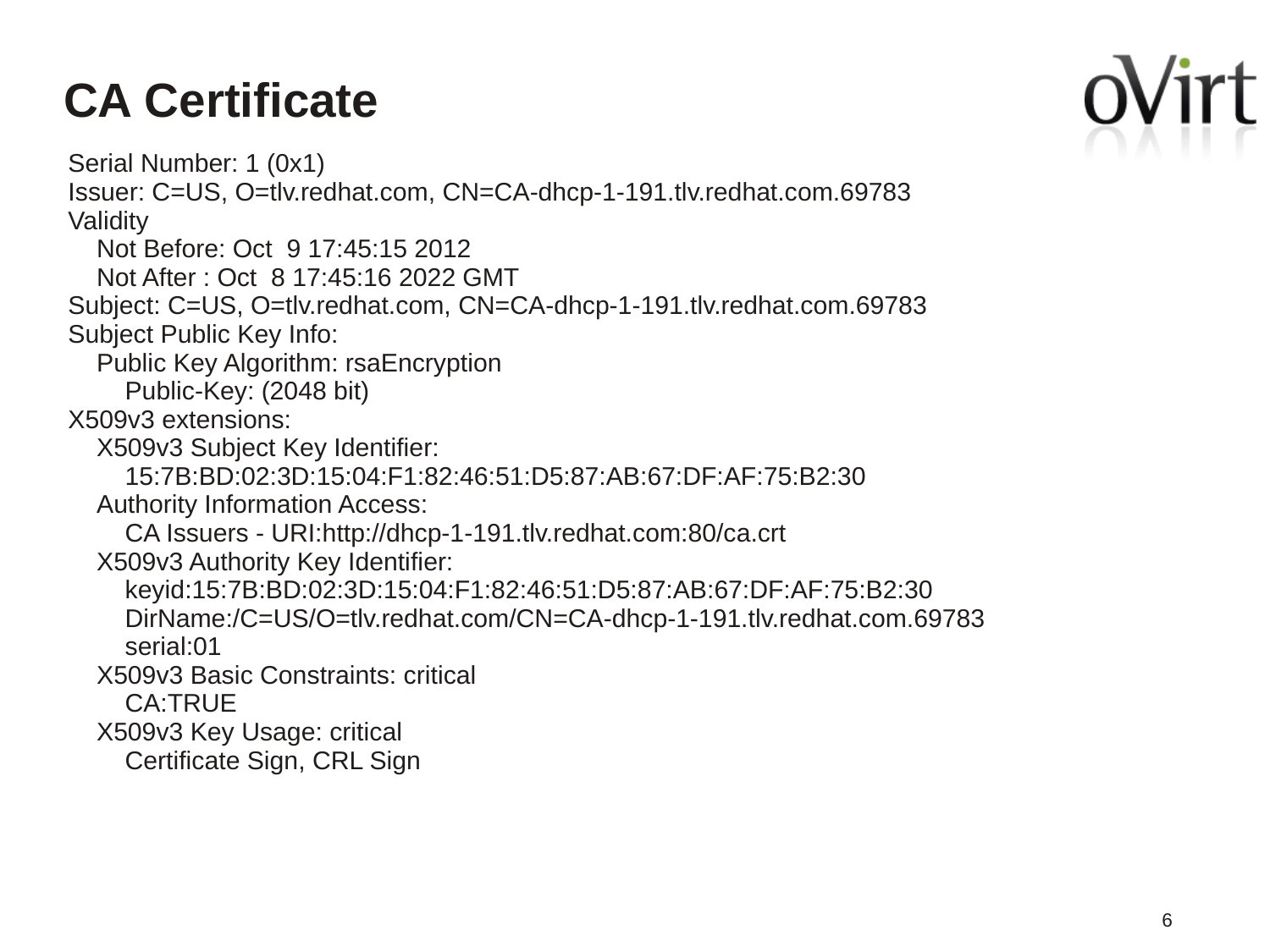# **Engine Certificate**

 Serial Number: 2 (0x2) Signature Algorithm: sha1WithRSAEncryption Issuer: C=US, O=tlv.redhat.com, CN=CA-dhcp-1-191.tlv.redhat.com.69783 Validity Not Before: Oct 9 17:45:15 2012 Not After : Sep 14 17:45:17 2017 GMT Subject: C=US, O=tlv.redhat.com, CN=dhcp-1-191.tlv.redhat.com Subject Public Key Info: Public Key Algorithm: rsaEncryption Public-Key: (1024 bit) X509v3 extensions: X509v3 Subject Key Identifier: FD:14:1B:31:A7:DF:FC:0B:88:08:92:73:82:5B:55:0B:E0:4D:96:67 Authority Information Access: CA Issuers - URI:http://dhcp-1-191.tlv.redhat.com:80/ca.crt X509v3 Authority Key Identifier: keyid:15:7B:BD:02:3D:15:04:F1:82:46:51:D5:87:AB:67:DF:AF:75:B2:30 DirName:/C=US/O=tlv.redhat.com/CN=CA-dhcp-1-191.tlv.redhat.com.69783 serial:01 X509v3 Basic Constraints: CA:FALSE X509v3 Key Usage: critical Digital Signature, Key Encipherment X509v3 Extended Key Usage: critical TLS Web Server Authentication, TLS Web Client Authentication

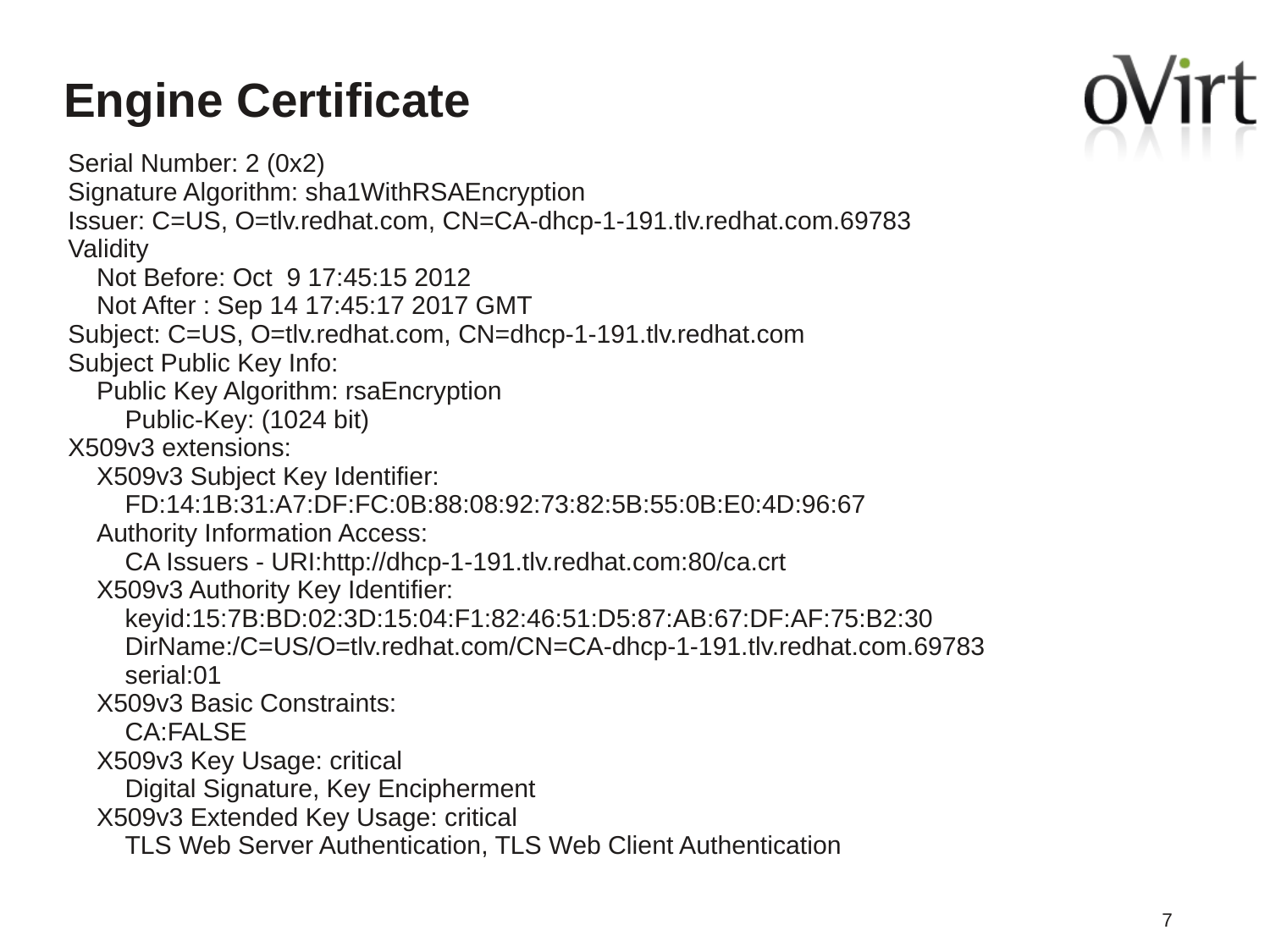## **VDSM Certificate**

 Serial Number: 3 (0x3) Signature Algorithm: sha1WithRSAEncryption Issuer: C=US, O=tlv.redhat.com, CN=CA-dhcp-1-191.tlv.redhat.com.69783 Validity Not Before: Oct 9 18:15:56 2012 Not After : Oct 9 18:15:57 2017 GMT Subject: O=tlv.redhat.com, CN=10.35.1.114

Subject Public Key Info:

 Public Key Algorithm: rsaEncryption Public-Key: (2048 bit)

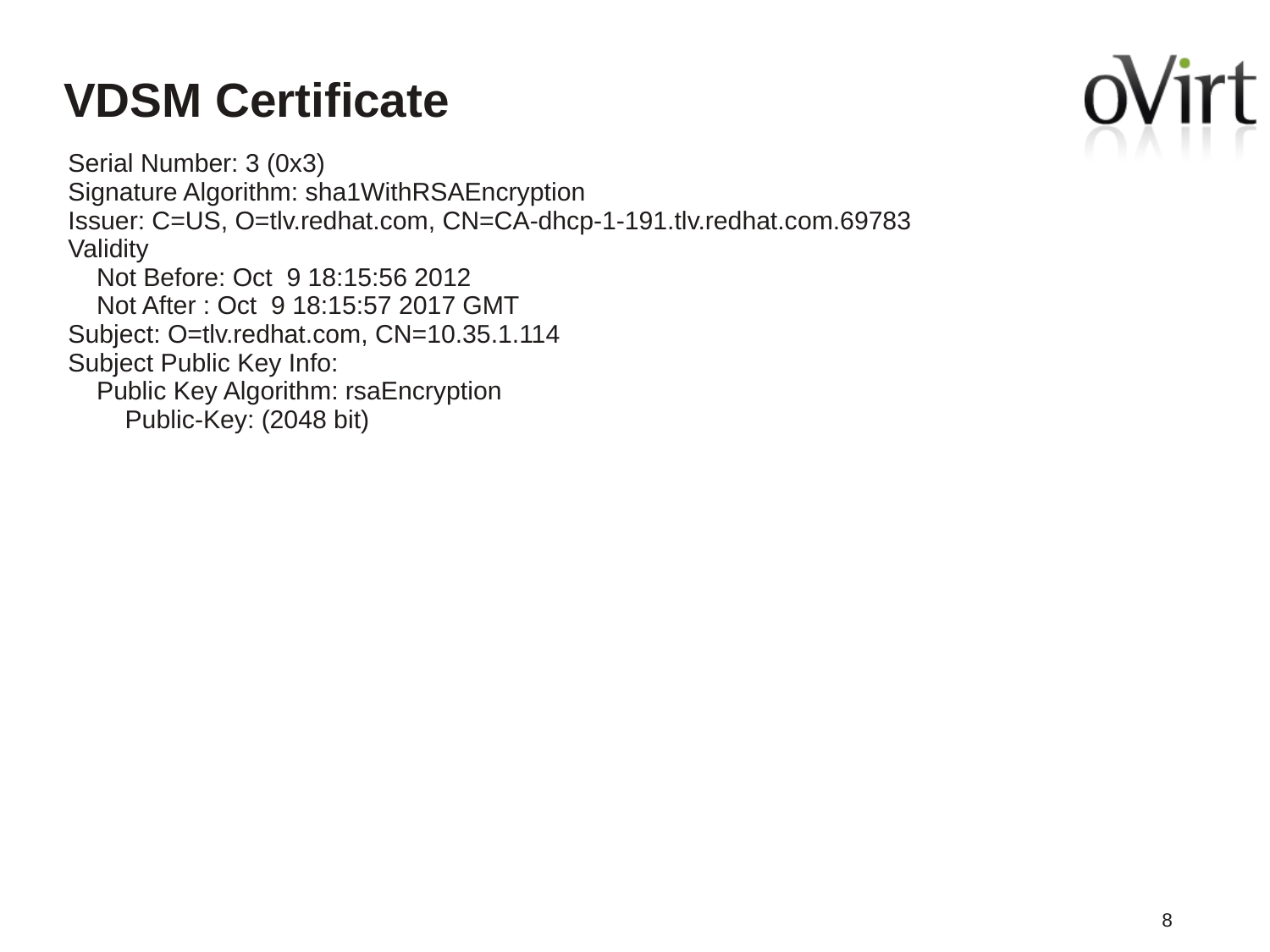## **Useful commands**

- Display certificate
	- openssl x509 -in @CERT@ -text
- Display key
	- openssl rsa -in @KEY@
- Manipulate Java Key Store
	- keytool -help

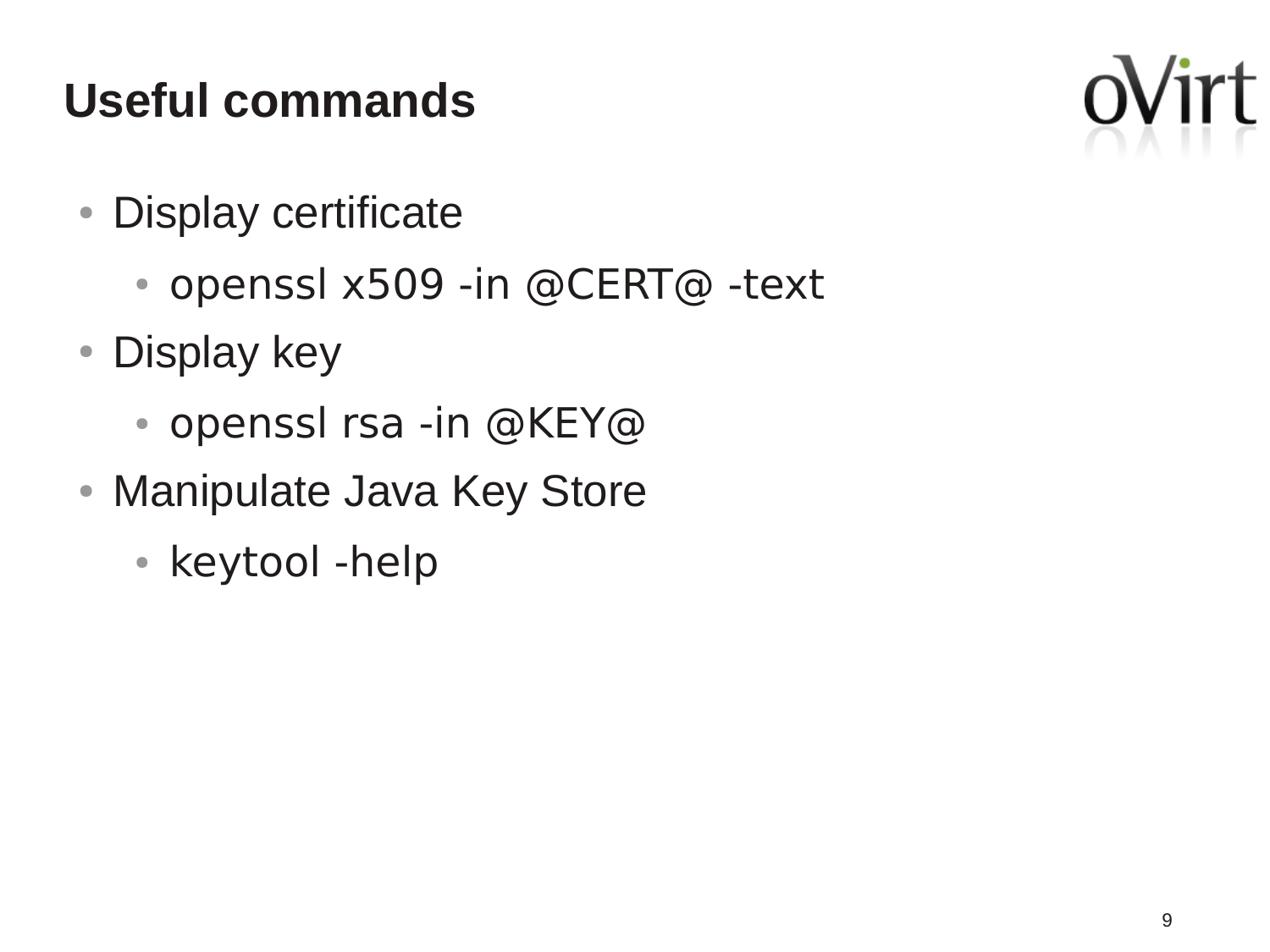### **Current Implementation Issues**



- Implementation does not take professional services into account. No human interface.
- Implementation assumes single trust anchor.
- Implementation uses same key and certificate for both client authentication and server authentication.
- No separation between user visible PKI (web) and internal PKI (ssh, VDSM).
- Implementation uses Java proprietary formats.
- No [supported] ability to replace CA with different implementation.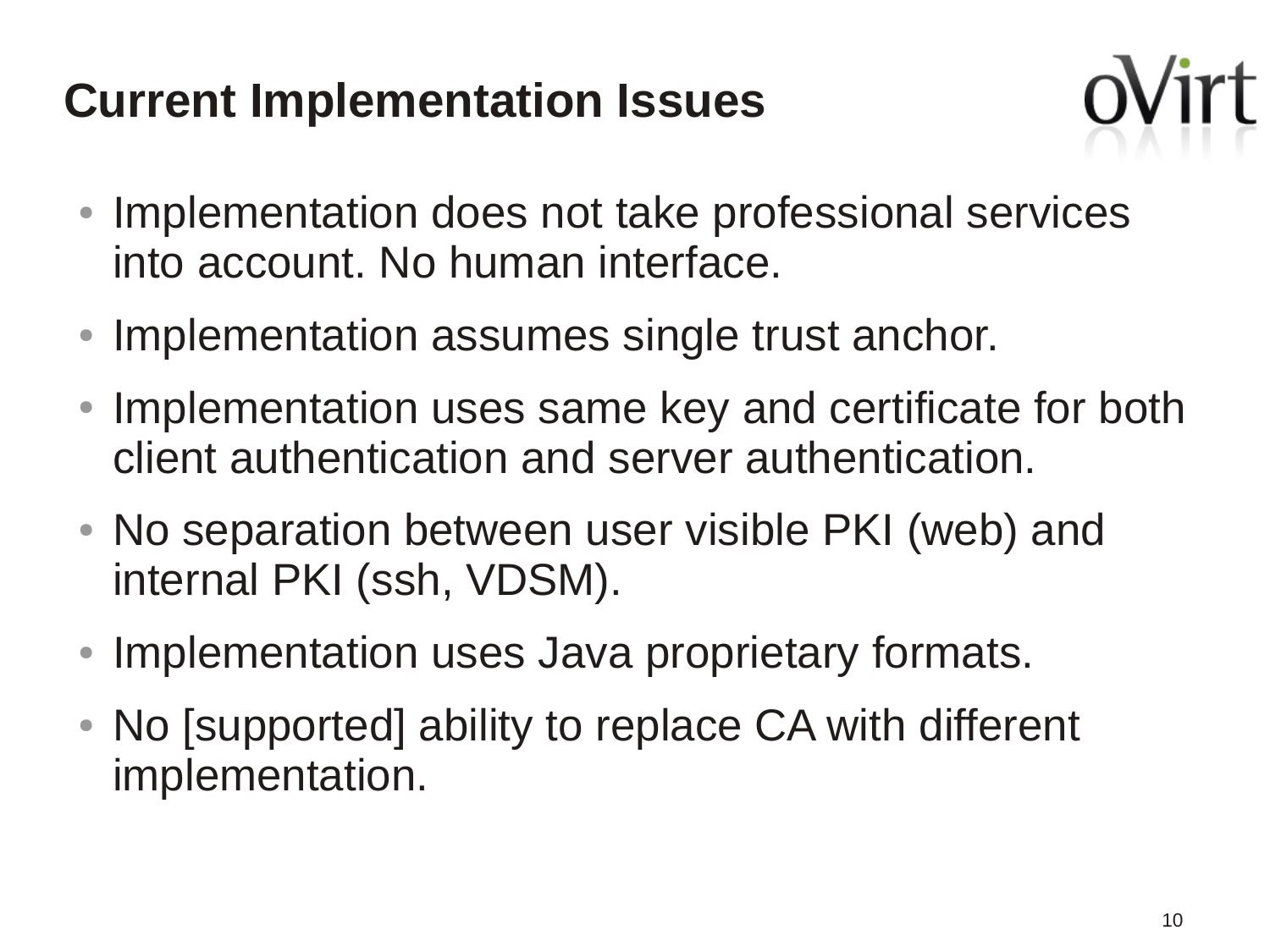## **PKI: Glance to 3.2**



- Use separate keys for web TLS/SSL and engine authentication.
- Support separate trust anchor for TLS/SSL.
- Drop the Java proprietary formats in favor of standard PKCS#12 format.